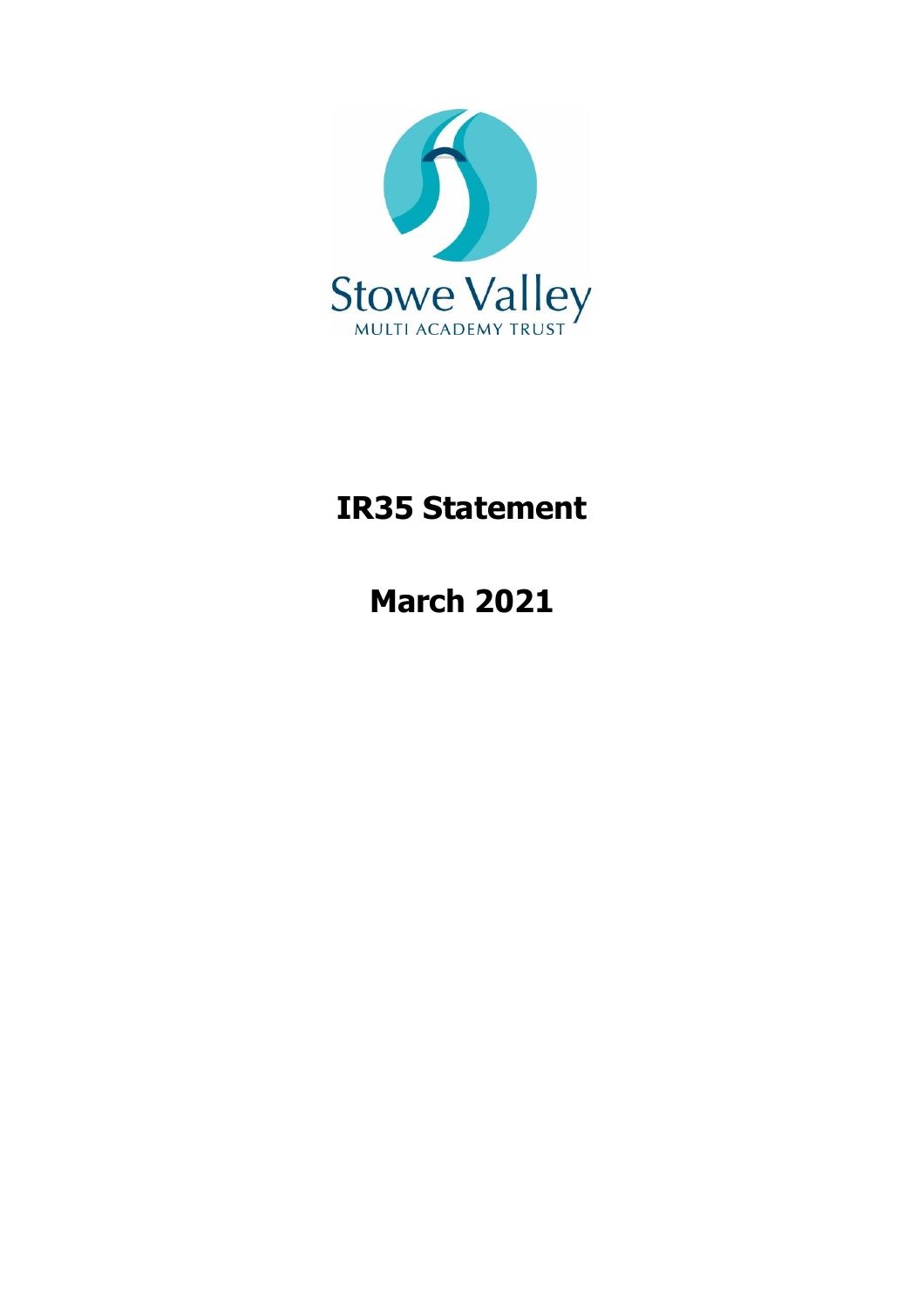## **Introduction**

The off-payroll working rules can apply if a worker (sometimes known as a contractor) provides their services through their own limited company or another type of intermediary to the client.

An intermediary will usually be the worker's own personal service company, but could also be any of the following:

- a partnership
- an individual

### **The Rules**

The rules make sure that workers, who would have been an employee if they were providing their services directly to the client, pay broadly the same tax and National Insurance contributions as employees. These rules are sometimes known as 'IR35'.

The client (SVMAT) is the organisation who is or will be receiving the services of a contractor. The client will be responsible for determining if the off-payroll working rules apply.

### **Procedures**

For every contract agreed with a worker with an intermediary we will decide if the rules apply (on receipt of orders /invoices).

A letter will be sent to the individual asking them to provide their Unique Tax Reference Number or alternatively asking them to carry out confirmation of their tax status using the employment status [checker tool](https://www.gov.uk/guidance/check-employment-status-for-tax) from HMRC.

Once the HMRC check has been undertaken the following is required to happen:

- Pass the determination and the reasons for the determination to Stowe Valley Finance Team
- The finance team will keep detailed records of employment status determinations
- Have processes in place to deal with any disagreements that arise from the determination
- Have processes in place to add the individual to payroll if required

If we disagree with the determination, we will need to:

- Consider the reasons for disagreeing
- Either decide to:
	- o Maintain the current determination if we feel it is correct and give reasons why, **or**
	- $\circ$  Ask for a new determination to be provided because we feel it was wrong
- Keep a record of disagreements made

Agencies used for supply staff will be asked to confirm that they are supplying staff within IR35 rules and if they are not, schools will not use these agencies for supply purposes.